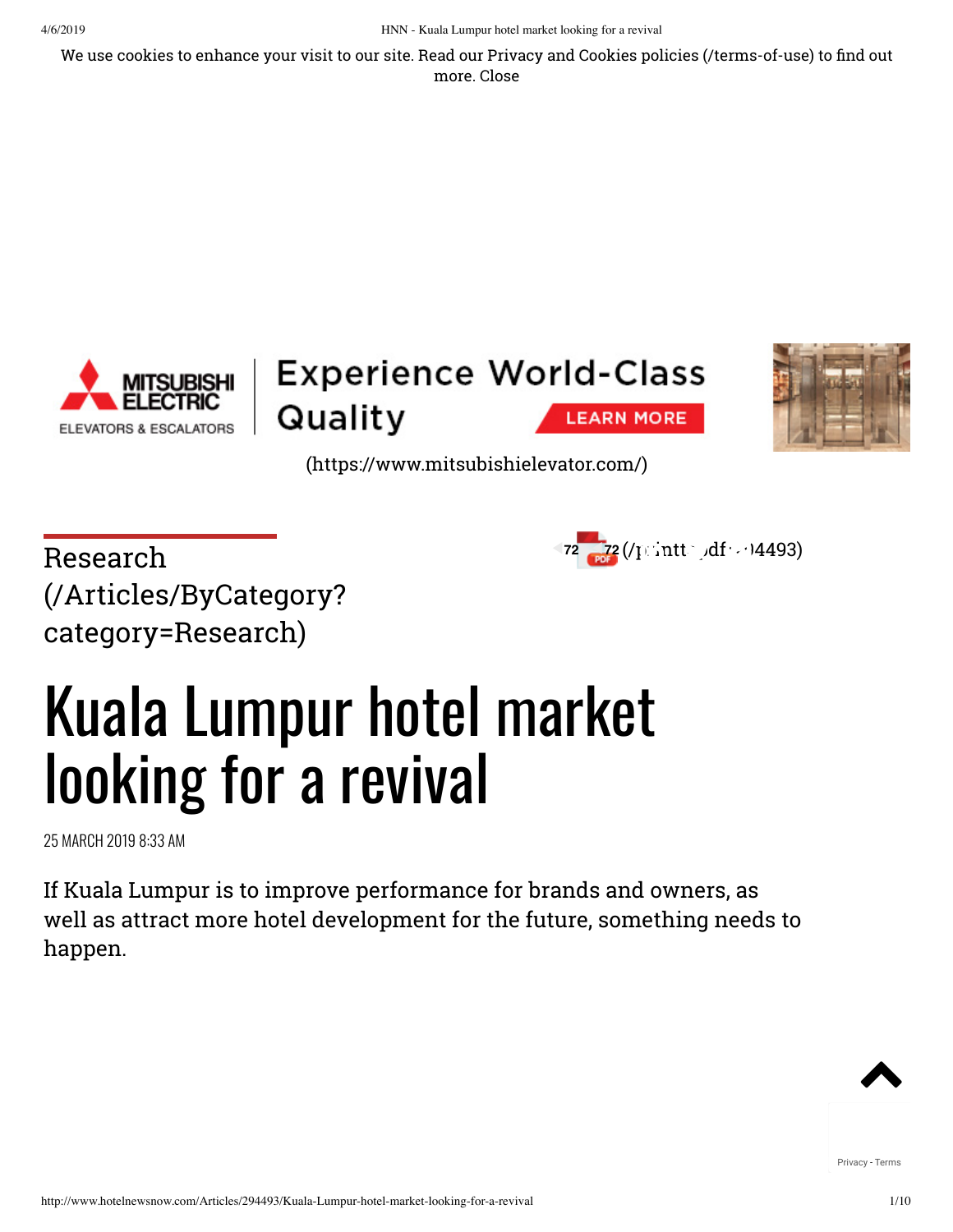## **DATA INSIGHTS: KUALA LUMPUR**

(Illustration: Rachel Daub)

#### [By J](http://www.hotelnewsnow.com/Author/206/Jan-Freitag)[esper Palmqvist \(/Author/611/Jesper-Palmqvist](http://www.hotelnewsnow.com/Author/611/Jesper-Palmqvist)[\) and Jan Freitag](http://www.hotelnewsnow.com/Author/206/Jan-Freitag) (/Author/206/Jan-Freitag)

GLOBAL REPORT—Home to 178 hotels with close to 44,000 rooms, the Kuala Lumpur hotel market has seen supply growth of 13.3% since 2014 and by 3.5% for the full year of 2018—a pace which demand has had difficulty keeping up with.

While demand during the same time period on average grew by 2.2%, it continued to show volatility with sharp movements that in 2018 ended virtually flat (+0.2%), after two years of comeback growth.

In terms of historical performance, 2017 continued the comeback started in 2016. The market was heavily assisted during Q3 2017 by the successful hosting of the SEA Games.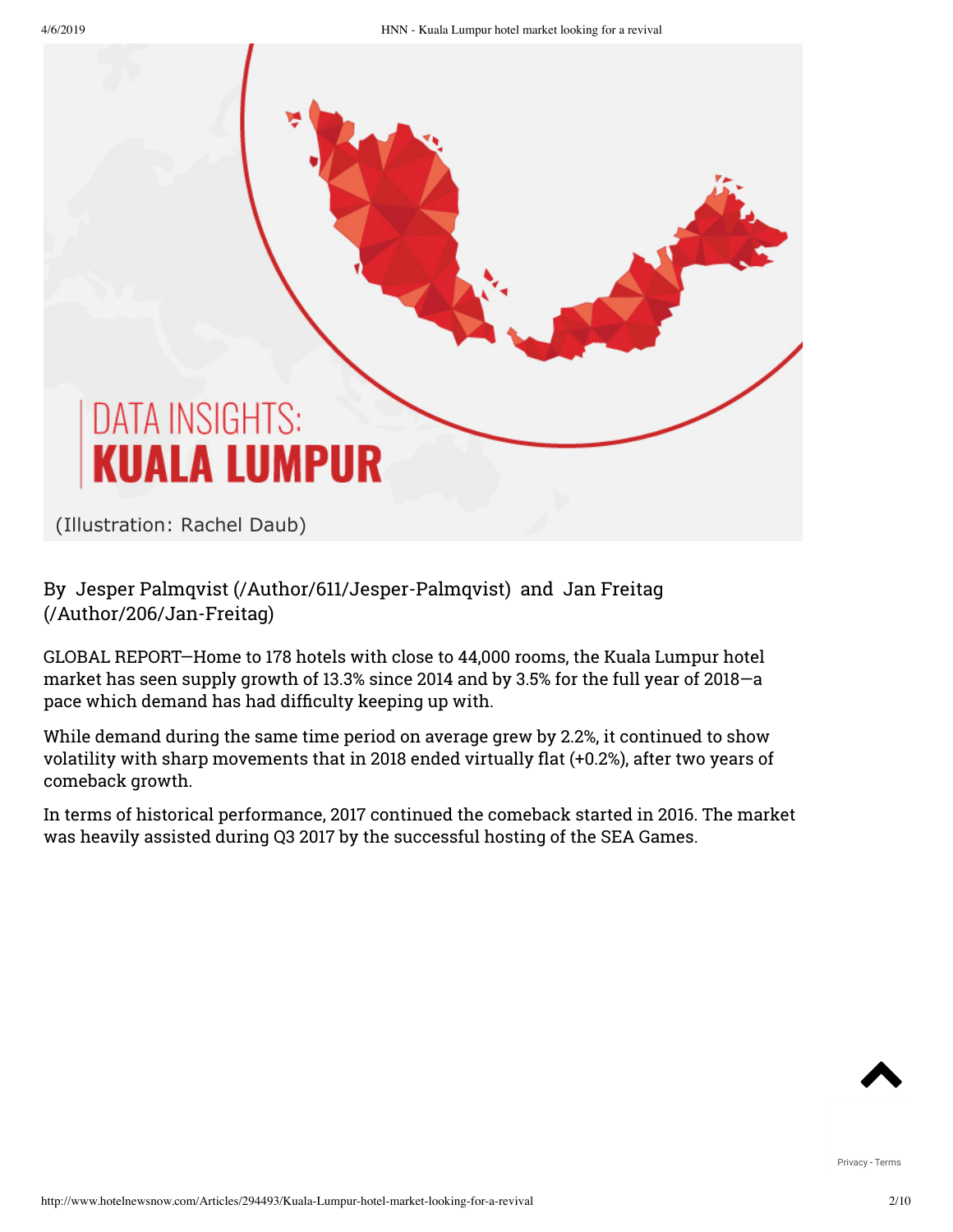

**Chinese New Year** 2017 **Occupancy 77.9%** % Change 33.7%

**Chinese New Year** 2018 **Occupancy 78.5%** % Change 8.0%

**Chinese New Year** 2019 **Occupancy 66.9%** % Change -20.7%

Hari Raya Aidilfitri 2017 **Occupancy 66.6%** % Change 30.0%

- Hari Raya Aidilfitri 2018 Occupancy 71.6% % Change 19.5%

Tourist arrivals for Malaysia have remained almost flat for the past 10 years, and even if it remains less dependent on the increasing competition for the outbound Chinese travellers, the nation and its capital have both seen a strong increase in arrivals from China. Malaysia as a whole experienced a 29% increase in arrivals from Greater China in 2018, compared to the year prior.

Kuala Lumpur continues to see a lot of domestic and corporate business, which over the past 10 years has meant that even when demand lifts occupancy, rates remain under pressure. Rates overall have declined since the high watermarks in 2014.

The two peaks of the year, March and August, remain important to lift any shoulder months, and December has become an increasingly important month for the city.

The first half of 2018 started reasonably well from a demand perspective, but there were early concerns that rates were under pressure. Not only did the Ramadan period, which always sees softer demand, show lower than normal results, but from August onwards every month hit a five-year low both in occupancy and average daily rate, creating an overall negative revenue per available result for 2018 at -6.6%, driven in equal measures by occupancy and ADR.

Part of the challenge in 2018 lies with weekend ADR, where Friday and Saturday rates dropped almost twice as much as that of Monday.

General elections in Malaysia, which run in five-year cycles, also had a noticeable effect. Malaysian elections historically do not help hotel performance compared to some other ASEAN nations where occupancy in business hotels with meeting facilities can see a boost leading up to the election. For total Malaysia, ADR was down 5.8% as occupancy dropped 12.1% year over year during the 10-day period surrounding the election date of 9 May.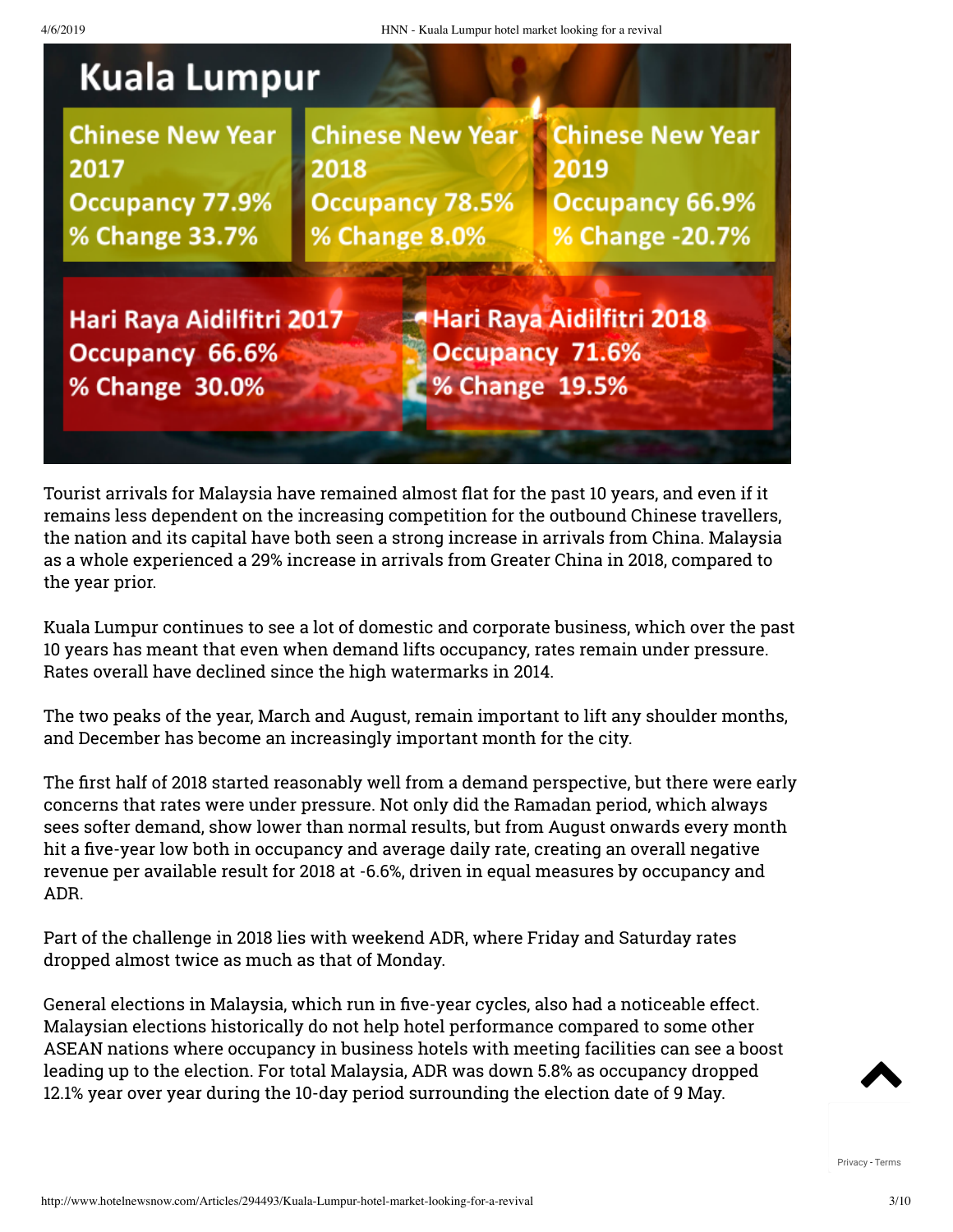

Malaysia Daily Performance, Day to Day Comparison, 01 May - 20 May 2018, MYR

The Malaysian Ringgit has fluctuated plus or minus 10% for an exchange rate of between 4 to 4.50 MYR per U.S. dollar since the very strong softening during 2014-15. The currency has not gained either an advantage or disadvantage against the Chinese Yuan, compared to Thailand where the Thai Baht saw an impact from the devalued Chinese Yuan.

#### What's next for Kuala Lumpur in five points:

1. 2019 didn't exactly start off with a bang, with absolute ADR levels landing 5 percentage points below the recent five-year average. The market, which started strong in 2018, saw a year-over-year drop as new rooms hit the market. Overall results for Q1 2019 should be a strong indicator for whether this current slump will last longer or if it can be reversed more quickly, as March is a month with strong historic averages in both ADR and occupancy levels.

2. Another strong indicator is the Lunar New Year, which historically pads occupancy during extended holidays in the capital city. In a direct comparison of the two main dates during new year-week, occupancy in 2019 ended at 66.9%, a substantial drop of 20.7% from the 78.5% seen in 2018.

3. The month of Ramadan continues to move earlier in the year compared to the Gregorian calendar; in 2018, it covered most of the month of May. We expect continued limited overall impact on performance, as May is historically not a strong month with a low baseline. It will be a different story altogether in a few years, as Ramadan blends into April and eventually peak month of March for the first time in more than 25 years. In 2008, when Ramadan fell in the other peak month of August, occupancy dropped significantly, but rates held up reasonably well. We do expect a softer peak occupancy this year during the two days of Hari Raya Puasa, the end of the fasting month, which in 2018 set a very strong benchmark at 71.6%.

4. The current pipeline of 25 hotels and 6,900 rooms will put additional pressure on certain areas of the city, particularly for high-end hotels since half of all new hotels will be in upperupscale and luxury hotel classes. However, the expected time frames of this pipeline (20% of pipeline rooms due to open in 2019) is less urgent than that of some other Asian cities. For

http://www.hotelnewsnow.com/Articles/294493/Kuala-Lumpur-hotel-market-looking-for-a-revival 4/10

 $\blacktriangle$ 

[Privacy](https://www.google.com/intl/en/policies/privacy/) - [Terms](https://www.google.com/intl/en/policies/terms/)